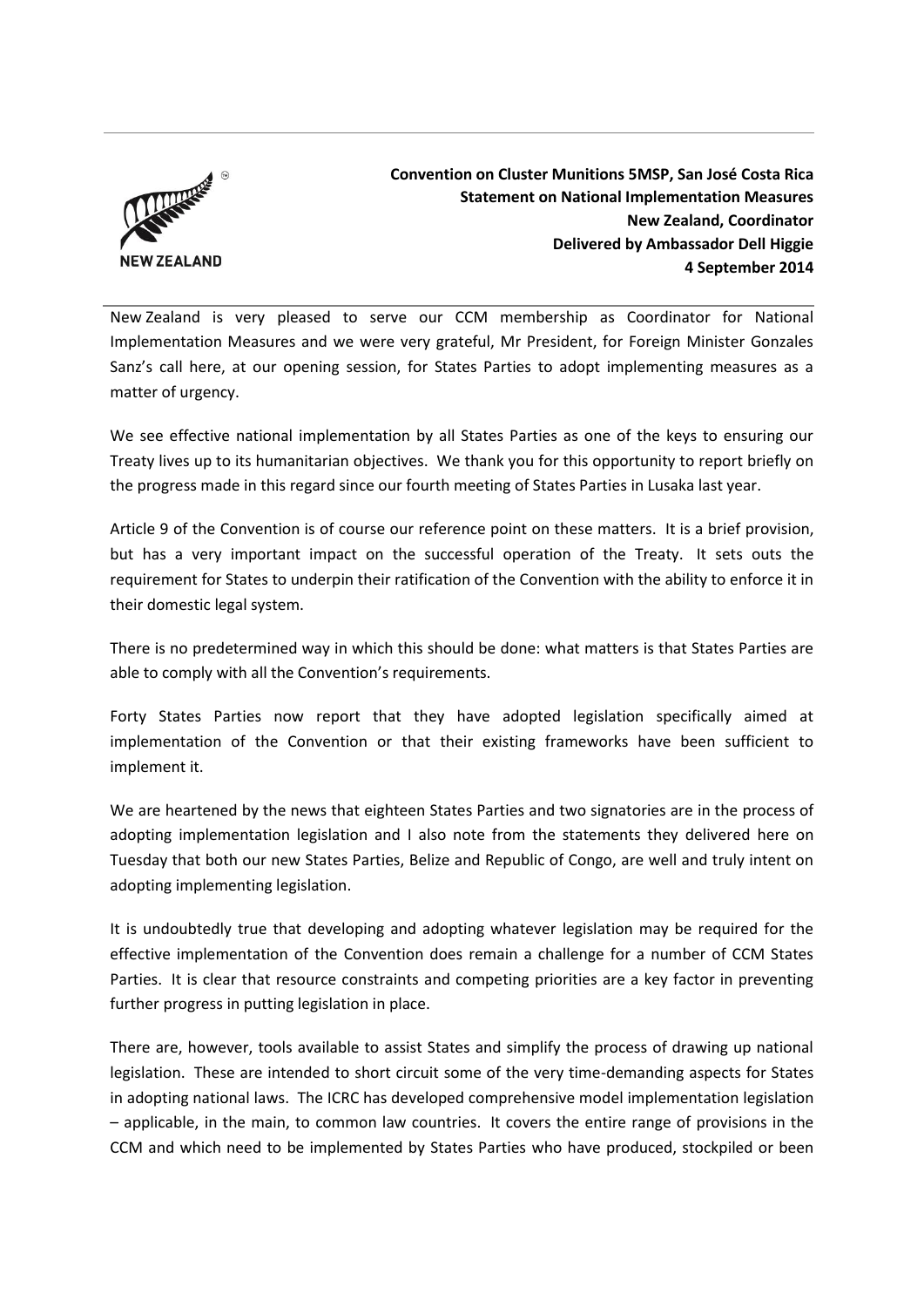contaminated by cluster munitions. New Zealand has also developed a shorter model, two-pages in length, for non-possessor, non-contaminated States. It includes only those elements that are absolutely necessary to fulfil Convention obligations by prohibiting future possession of cluster munitions as well as outlawing their trade, transfer and transit.

In addition, there is now a third reference point for States – notably, the Human Rights Watch report released here on Wednesday which contains "Key Components and Positive Precedent for CCM Legislation" and which provides a comprehensive overview of the full range of elements that might be included in national implementation legislation.

Looking back over the course of this year, Mr President, there have been a number of useful initiatives designed to help States implement their Convention obligations. The New Zealand Mission in Geneva joined earlier this year with Ghana, Norway and Zambia in hosting two workshops on ratification of the Convention by African states. Pursuant to Zambia's goal for universalisation of the Convention in Africa, these workshops explored the challenges the African region faces in terms of ratifying and implementing the Convention and also sought information about what sort of assistance States might require in moving forward with ratification.

I should also refer to a key new initiative underway under the leadership of Ghana, facilitated also by Zambia and with funding from Norway and New Zealand and the assistance of UNDP. At the start of this week, African States attended a workshop hosted here in San Jose aimed at creating a Pan-African CCM implementation model – one which would encompass both common and civil law approaches.

I am confident that the discussion at this workshop will serve as a useful basis for a CCM model law for Anglophone as well as Francophone African States. We would particularly like to thank the CMC, and also the ICRC, for their work in preparing the text for discussion there.

An interesting and novel point which was raised by several African States at the workshop related to a request for model legislation which could cover all relevant conventional arms treaties. This would enable the implementation - e.g. of the Landmines and Cluster Munitions Conventions as well as CCW Protocol V - in a single legislative instrument. The ICRC has undertaken to consider this request – although, as noted at the workshop, many States ratify such treaties at such differing times that it is not clear how useful an omnibus model law would, in practice be.

Of course – and as a well-known junkie of model laws - I would not want to leave this topic of model legislation – of whatever scope - without adding the Arms Trade Treaty to the potential list of treaties which could be covered in a single omnibus model law.

Whilst specifically on the ATT, I would at this point like to note that the model ATT law which New Zealand has been working on for some months has now been finalised and is about to be published . It will be available for distribution within the next few weeks.